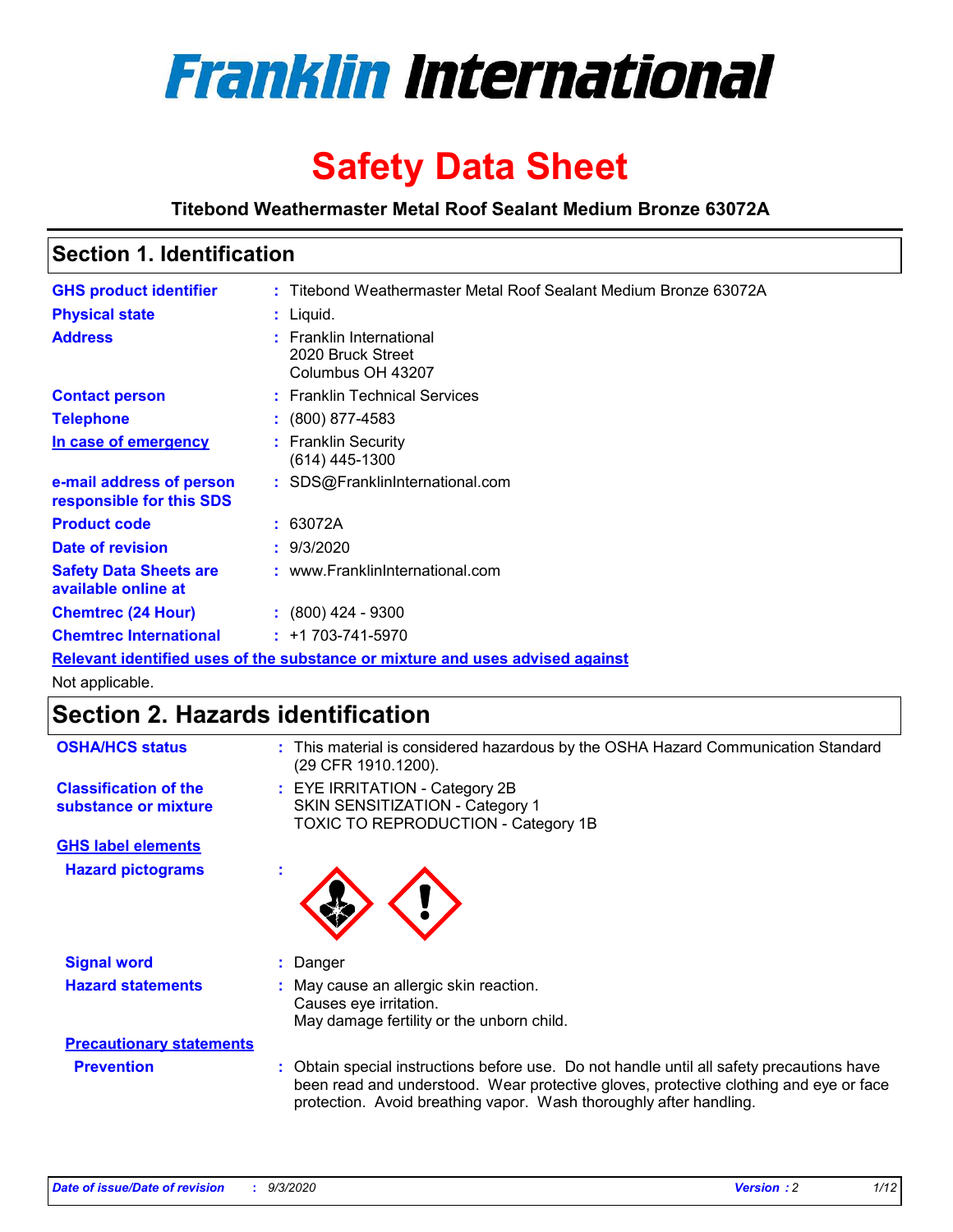### **Section 2. Hazards identification**

| <b>Response</b>                            | : IF exposed or concerned: Get medical advice or attention. Wash contaminated clothing<br>before reuse. IF ON SKIN: Wash with plenty of water. IF IN EYES: Rinse cautiously<br>with water for several minutes. Remove contact lenses, if present and easy to do.<br>Continue rinsing. If eye irritation persists: Get medical advice or attention. |
|--------------------------------------------|----------------------------------------------------------------------------------------------------------------------------------------------------------------------------------------------------------------------------------------------------------------------------------------------------------------------------------------------------|
| <b>Storage</b>                             | : Store locked up.                                                                                                                                                                                                                                                                                                                                 |
| <b>Disposal</b>                            | : Dispose of contents and container in accordance with all local, regional, national and<br>international regulations.                                                                                                                                                                                                                             |
| <b>Hazards not otherwise</b><br>classified | : Product generates methanol during cure.                                                                                                                                                                                                                                                                                                          |

## **Section 3. Composition/information on ingredients**

| <b>Ingredient name</b>       | $\bullet$<br>70 | <b>CAS number</b> |
|------------------------------|-----------------|-------------------|
| 3-aminopropyltriethoxysilane | צ≥              | 919-30-2          |
| Dibutyltin dilaurate         | ≤0.3            | 77-58-7           |

Any concentration shown as a range is to protect confidentiality or is due to batch variation.

**There are no additional ingredients present which, within the current knowledge of the supplier and in the concentrations applicable, are classified as hazardous to health or the environment and hence require reporting in this section.**

**Occupational exposure limits, if available, are listed in Section 8.**

### **Section 4. First aid measures**

| <b>Description of necessary first aid measures</b> |                                                                                                                                                                                                                                                                                                                                                                                                                                                                                                                                                                                                                                                                                                                                                                           |  |  |  |
|----------------------------------------------------|---------------------------------------------------------------------------------------------------------------------------------------------------------------------------------------------------------------------------------------------------------------------------------------------------------------------------------------------------------------------------------------------------------------------------------------------------------------------------------------------------------------------------------------------------------------------------------------------------------------------------------------------------------------------------------------------------------------------------------------------------------------------------|--|--|--|
| <b>Eye contact</b>                                 | : Immediately flush eyes with plenty of water, occasionally lifting the upper and lower<br>eyelids. Check for and remove any contact lenses. Continue to rinse for at least 10<br>minutes. If irritation persists, get medical attention.                                                                                                                                                                                                                                                                                                                                                                                                                                                                                                                                 |  |  |  |
| <b>Inhalation</b>                                  | : Remove victim to fresh air and keep at rest in a position comfortable for breathing. If<br>not breathing, if breathing is irregular or if respiratory arrest occurs, provide artificial<br>respiration or oxygen by trained personnel. It may be dangerous to the person providing<br>aid to give mouth-to-mouth resuscitation. Get medical attention. If unconscious, place<br>in recovery position and get medical attention immediately. Maintain an open airway.<br>Loosen tight clothing such as a collar, tie, belt or waistband. In case of inhalation of<br>decomposition products in a fire, symptoms may be delayed. The exposed person may<br>need to be kept under medical surveillance for 48 hours.                                                       |  |  |  |
| <b>Skin contact</b>                                | : Wash with plenty of soap and water. Remove contaminated clothing and shoes. Wash<br>contaminated clothing thoroughly with water before removing it, or wear gloves.<br>Continue to rinse for at least 10 minutes. Get medical attention. In the event of any<br>complaints or symptoms, avoid further exposure. Wash clothing before reuse. Clean<br>shoes thoroughly before reuse.                                                                                                                                                                                                                                                                                                                                                                                     |  |  |  |
| <b>Ingestion</b>                                   | : Wash out mouth with water. Remove dentures if any. Remove victim to fresh air and<br>keep at rest in a position comfortable for breathing. If material has been swallowed and<br>the exposed person is conscious, give small quantities of water to drink. Stop if the<br>exposed person feels sick as vomiting may be dangerous. Do not induce vomiting<br>unless directed to do so by medical personnel. If vomiting occurs, the head should be<br>kept low so that vomit does not enter the lungs. Get medical attention. Never give<br>anything by mouth to an unconscious person. If unconscious, place in recovery position<br>and get medical attention immediately. Maintain an open airway. Loosen tight clothing<br>such as a collar, tie, belt or waistband. |  |  |  |
| Most important symptoms/effects, acute and delayed |                                                                                                                                                                                                                                                                                                                                                                                                                                                                                                                                                                                                                                                                                                                                                                           |  |  |  |
| <b>Potential acute health effects</b>              |                                                                                                                                                                                                                                                                                                                                                                                                                                                                                                                                                                                                                                                                                                                                                                           |  |  |  |
| <b>Eye contact</b>                                 | : May cause eye irritation.                                                                                                                                                                                                                                                                                                                                                                                                                                                                                                                                                                                                                                                                                                                                               |  |  |  |
| <b>Inhalation</b>                                  | : No known significant effects or critical hazards.                                                                                                                                                                                                                                                                                                                                                                                                                                                                                                                                                                                                                                                                                                                       |  |  |  |
|                                                    |                                                                                                                                                                                                                                                                                                                                                                                                                                                                                                                                                                                                                                                                                                                                                                           |  |  |  |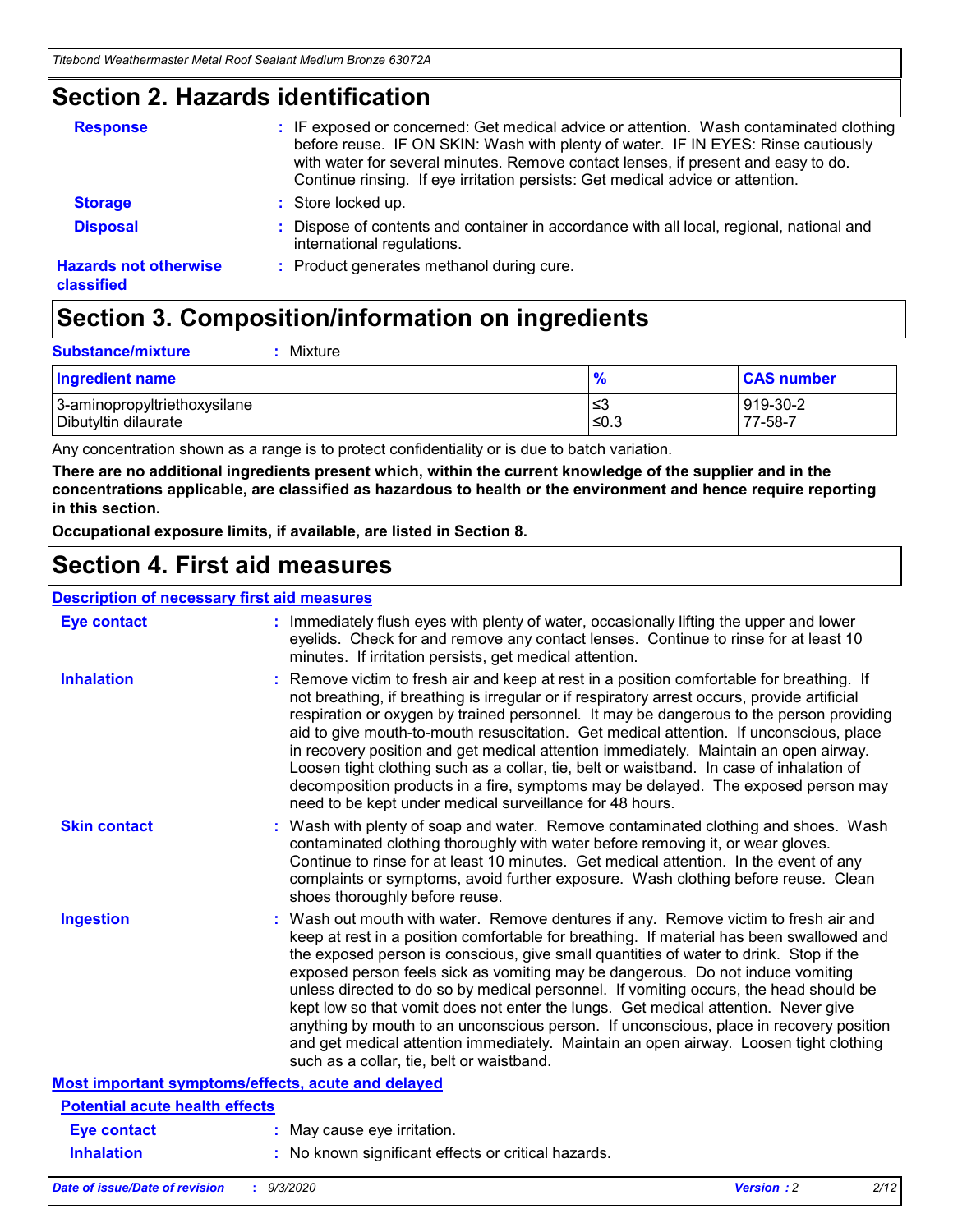# **Section 4. First aid measures**

| : May cause skin irritation.                                                                                                                                                                                                                                                                                                                                                                                    |  |  |  |  |
|-----------------------------------------------------------------------------------------------------------------------------------------------------------------------------------------------------------------------------------------------------------------------------------------------------------------------------------------------------------------------------------------------------------------|--|--|--|--|
| : No known significant effects or critical hazards.                                                                                                                                                                                                                                                                                                                                                             |  |  |  |  |
| <b>Over-exposure signs/symptoms</b>                                                                                                                                                                                                                                                                                                                                                                             |  |  |  |  |
| : Adverse symptoms may include the following:<br>irritation<br>watering<br>redness                                                                                                                                                                                                                                                                                                                              |  |  |  |  |
| : Adverse symptoms may include the following:<br>reduced fetal weight<br>increase in fetal deaths<br>skeletal malformations                                                                                                                                                                                                                                                                                     |  |  |  |  |
| : Adverse symptoms may include the following:<br>irritation<br>redness<br>reduced fetal weight<br>increase in fetal deaths<br>skeletal malformations                                                                                                                                                                                                                                                            |  |  |  |  |
| : Adverse symptoms may include the following:<br>reduced fetal weight<br>increase in fetal deaths<br>skeletal malformations                                                                                                                                                                                                                                                                                     |  |  |  |  |
| <u>Indication of immediate medical attention and special treatment needed, if necessary</u>                                                                                                                                                                                                                                                                                                                     |  |  |  |  |
| : In case of inhalation of decomposition products in a fire, symptoms may be delayed.<br>The exposed person may need to be kept under medical surveillance for 48 hours.                                                                                                                                                                                                                                        |  |  |  |  |
| : No specific treatment.                                                                                                                                                                                                                                                                                                                                                                                        |  |  |  |  |
| : No action shall be taken involving any personal risk or without suitable training. If it is<br>suspected that fumes are still present, the rescuer should wear an appropriate mask or<br>self-contained breathing apparatus. It may be dangerous to the person providing aid to<br>give mouth-to-mouth resuscitation. Wash contaminated clothing thoroughly with water<br>before removing it, or wear gloves. |  |  |  |  |
|                                                                                                                                                                                                                                                                                                                                                                                                                 |  |  |  |  |

**See toxicological information (Section 11)**

## **Section 5. Fire-fighting measures**

| <b>Extinguishing media</b>                               |                                                                                                                                                                                                   |
|----------------------------------------------------------|---------------------------------------------------------------------------------------------------------------------------------------------------------------------------------------------------|
| <b>Suitable extinguishing</b><br>media                   | : Use an extinguishing agent suitable for the surrounding fire.                                                                                                                                   |
| <b>Unsuitable extinguishing</b><br>media                 | : None known.                                                                                                                                                                                     |
| <b>Specific hazards arising</b><br>from the chemical     | : In a fire or if heated, a pressure increase will occur and the container may burst.                                                                                                             |
| <b>Hazardous thermal</b><br>decomposition products       | Decomposition products may include the following materials:<br>carbon dioxide<br>carbon monoxide<br>nitrogen oxides<br>metal oxide/oxides                                                         |
| <b>Special protective actions</b><br>for fire-fighters   | Promptly isolate the scene by removing all persons from the vicinity of the incident if<br>there is a fire. No action shall be taken involving any personal risk or without suitable<br>training. |
| <b>Special protective</b><br>equipment for fire-fighters | Fire-fighters should wear appropriate protective equipment and self-contained breathing<br>apparatus (SCBA) with a full face-piece operated in positive pressure mode.                            |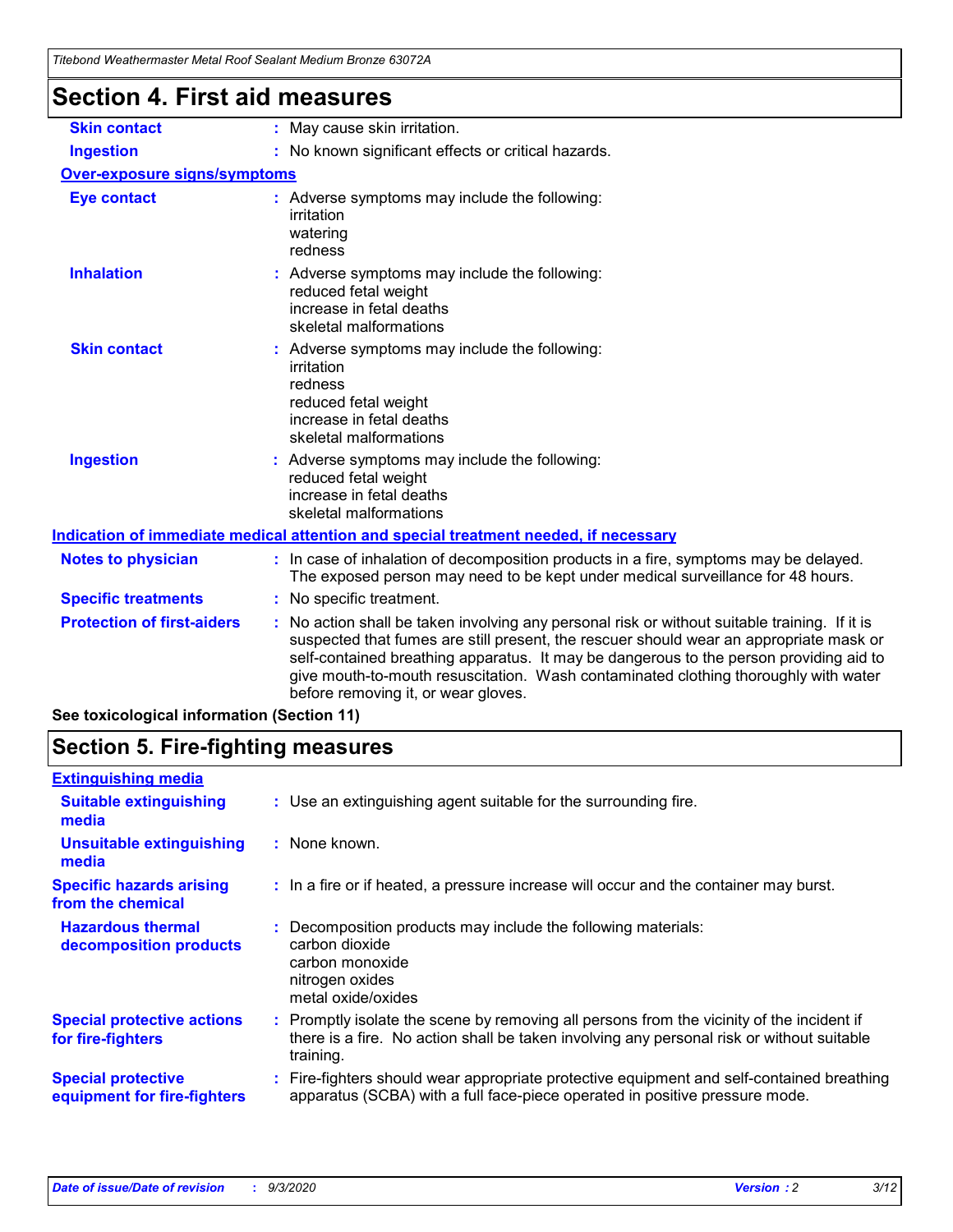### **Section 6. Accidental release measures**

|                                                              | <b>Personal precautions, protective equipment and emergency procedures</b>                                                                                                                                                                                                                                                                                                                                                                                                                                                                                                                                                                                                                                   |  |  |  |
|--------------------------------------------------------------|--------------------------------------------------------------------------------------------------------------------------------------------------------------------------------------------------------------------------------------------------------------------------------------------------------------------------------------------------------------------------------------------------------------------------------------------------------------------------------------------------------------------------------------------------------------------------------------------------------------------------------------------------------------------------------------------------------------|--|--|--|
| For non-emergency<br>personnel                               | : No action shall be taken involving any personal risk or without suitable training.<br>Evacuate surrounding areas. Keep unnecessary and unprotected personnel from<br>entering. Do not touch or walk through spilled material. Avoid breathing vapor or mist.<br>Provide adequate ventilation. Wear appropriate respirator when ventilation is<br>inadequate. Put on appropriate personal protective equipment.                                                                                                                                                                                                                                                                                             |  |  |  |
| For emergency responders                                     | : If specialized clothing is required to deal with the spillage, take note of any information in<br>Section 8 on suitable and unsuitable materials. See also the information in "For non-<br>emergency personnel".                                                                                                                                                                                                                                                                                                                                                                                                                                                                                           |  |  |  |
| <b>Environmental precautions</b>                             | : Avoid dispersal of spilled material and runoff and contact with soil, waterways, drains<br>and sewers. Inform the relevant authorities if the product has caused environmental<br>pollution (sewers, waterways, soil or air).                                                                                                                                                                                                                                                                                                                                                                                                                                                                              |  |  |  |
| <b>Methods and materials for containment and cleaning up</b> |                                                                                                                                                                                                                                                                                                                                                                                                                                                                                                                                                                                                                                                                                                              |  |  |  |
| <b>Small spill</b>                                           | : Stop leak if without risk. Move containers from spill area. Dilute with water and mop up<br>if water-soluble. Alternatively, or if water-insoluble, absorb with an inert dry material and<br>place in an appropriate waste disposal container. Dispose of via a licensed waste<br>disposal contractor.                                                                                                                                                                                                                                                                                                                                                                                                     |  |  |  |
| <b>Large spill</b>                                           | : Stop leak if without risk. Move containers from spill area. Approach release from<br>upwind. Prevent entry into sewers, water courses, basements or confined areas. Wash<br>spillages into an effluent treatment plant or proceed as follows. Contain and collect<br>spillage with non-combustible, absorbent material e.g. sand, earth, vermiculite or<br>diatomaceous earth and place in container for disposal according to local regulations<br>(see Section 13). Dispose of via a licensed waste disposal contractor. Contaminated<br>absorbent material may pose the same hazard as the spilled product. Note: see<br>Section 1 for emergency contact information and Section 13 for waste disposal. |  |  |  |

## **Section 7. Handling and storage**

#### **Precautions for safe handling**

| <b>Protective measures</b>                                                       | : Put on appropriate personal protective equipment (see Section 8). Persons with a<br>history of skin sensitization problems should not be employed in any process in which<br>this product is used. Avoid exposure - obtain special instructions before use. Avoid<br>exposure during pregnancy. Do not handle until all safety precautions have been read<br>and understood. Do not get in eyes or on skin or clothing. Do not ingest. Avoid<br>breathing vapor or mist. If during normal use the material presents a respiratory hazard,<br>use only with adequate ventilation or wear appropriate respirator. Keep in the original<br>container or an approved alternative made from a compatible material, kept tightly<br>closed when not in use. Empty containers retain product residue and can be hazardous.<br>Do not reuse container. |
|----------------------------------------------------------------------------------|--------------------------------------------------------------------------------------------------------------------------------------------------------------------------------------------------------------------------------------------------------------------------------------------------------------------------------------------------------------------------------------------------------------------------------------------------------------------------------------------------------------------------------------------------------------------------------------------------------------------------------------------------------------------------------------------------------------------------------------------------------------------------------------------------------------------------------------------------|
| <b>Advice on general</b><br>occupational hygiene                                 | : Eating, drinking and smoking should be prohibited in areas where this material is<br>handled, stored and processed. Workers should wash hands and face before eating,<br>drinking and smoking. Remove contaminated clothing and protective equipment before<br>entering eating areas. See also Section 8 for additional information on hygiene<br>measures.                                                                                                                                                                                                                                                                                                                                                                                                                                                                                    |
| <b>Conditions for safe storage,</b><br>including any<br><i>incompatibilities</i> | Store between the following temperatures: 0 to 120°C (32 to 248°F). Store in<br>accordance with local regulations. Store in original container protected from direct<br>sunlight in a dry, cool and well-ventilated area, away from incompatible materials (see<br>Section 10) and food and drink. Store locked up. Keep container tightly closed and<br>sealed until ready for use. Containers that have been opened must be carefully<br>resealed and kept upright to prevent leakage. Do not store in unlabeled containers.<br>Use appropriate containment to avoid environmental contamination. See Section 10 for<br>incompatible materials before handling or use.                                                                                                                                                                         |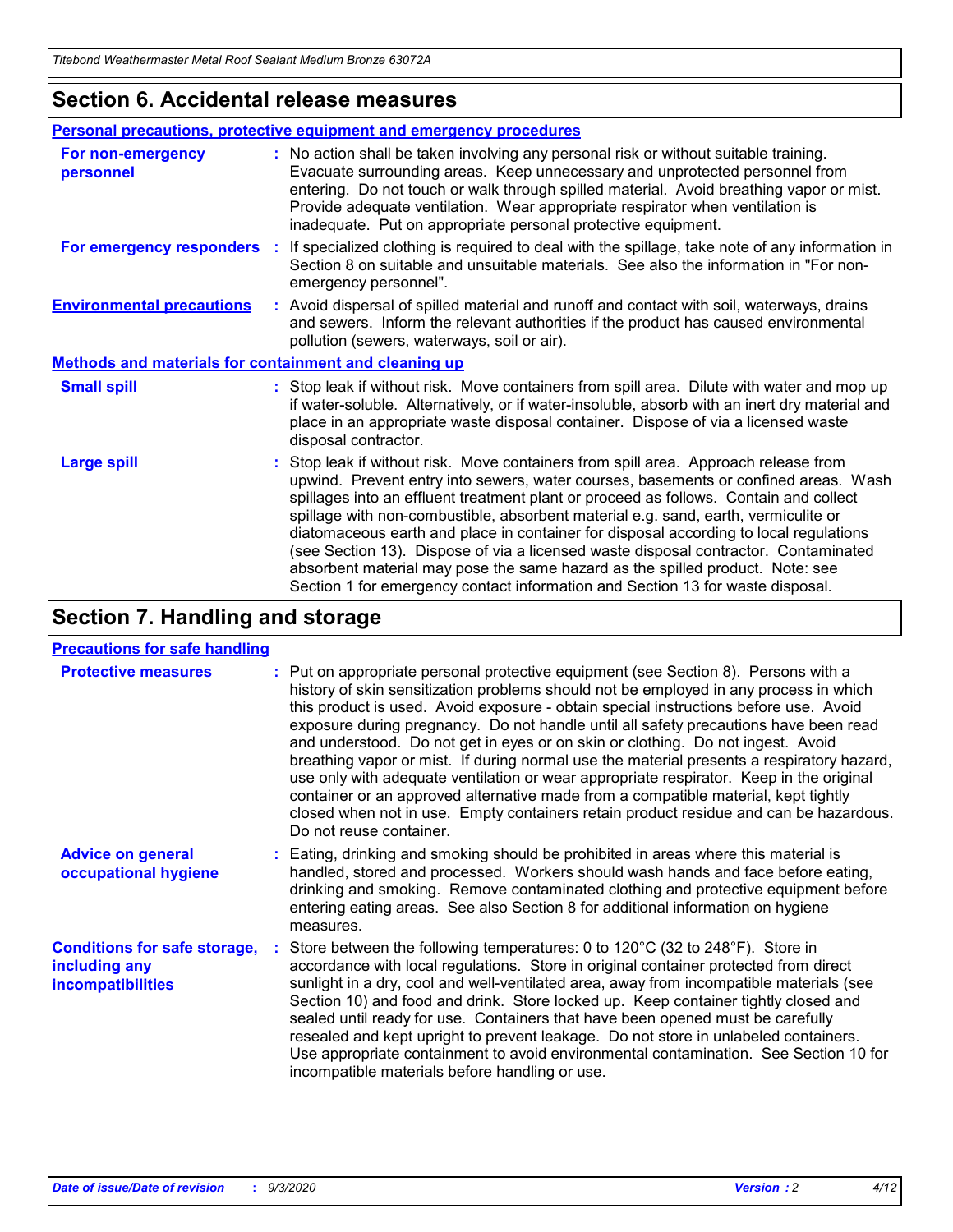## **Section 8. Exposure controls/personal protection**

#### **Control parameters**

#### **Occupational exposure limits**

| <b>Ingredient name</b>                               |    |                                                                                                                                                                                                                                                                                                                                                     | <b>Exposure limits</b>                                                                                                                                                                                                                                                                                                                                                                                                                                                                                                                                                                                                 |  |
|------------------------------------------------------|----|-----------------------------------------------------------------------------------------------------------------------------------------------------------------------------------------------------------------------------------------------------------------------------------------------------------------------------------------------------|------------------------------------------------------------------------------------------------------------------------------------------------------------------------------------------------------------------------------------------------------------------------------------------------------------------------------------------------------------------------------------------------------------------------------------------------------------------------------------------------------------------------------------------------------------------------------------------------------------------------|--|
| 3-aminopropyltriethoxysilane<br>Dibutyltin dilaurate |    |                                                                                                                                                                                                                                                                                                                                                     | None.<br>ACGIH TLV (United States, 3/2020). Absorbed through skin.<br>Notes: as Sn<br>TWA: $0.1 \text{ mg/m}^3$ , (as Sn) 8 hours.<br>STEL: 0.2 mg/m <sup>3</sup> , (as Sn) 15 minutes.<br>NIOSH REL (United States, 10/2016). Absorbed through skin.<br>Notes: as Sn<br>TWA: 0.1 mg/m <sup>3</sup> , (as Sn) 10 hours.<br>OSHA PEL (United States, 5/2018). Notes: as Sn<br>TWA: 0.1 mg/m <sup>3</sup> , (as Sn) 8 hours.<br>OSHA PEL 1989 (United States, 3/1989). Absorbed through skin.<br>Notes: measured as Sn<br>TWA: 0.1 mg/m <sup>3</sup> , (measured as Sn) 8 hours. Form: Organic                           |  |
| <b>Appropriate engineering</b><br>controls           |    |                                                                                                                                                                                                                                                                                                                                                     | : If user operations generate dust, fumes, gas, vapor or mist, use process enclosures,<br>local exhaust ventilation or other engineering controls to keep worker exposure to<br>airborne contaminants below any recommended or statutory limits.                                                                                                                                                                                                                                                                                                                                                                       |  |
| <b>Environmental exposure</b><br>controls            |    |                                                                                                                                                                                                                                                                                                                                                     | Emissions from ventilation or work process equipment should be checked to ensure<br>they comply with the requirements of environmental protection legislation. In some<br>cases, fume scrubbers, filters or engineering modifications to the process equipment<br>will be necessary to reduce emissions to acceptable levels.                                                                                                                                                                                                                                                                                          |  |
| <b>Individual protection measures</b>                |    |                                                                                                                                                                                                                                                                                                                                                     |                                                                                                                                                                                                                                                                                                                                                                                                                                                                                                                                                                                                                        |  |
| <b>Hygiene measures</b>                              |    |                                                                                                                                                                                                                                                                                                                                                     | : Wash hands, forearms and face thoroughly after handling chemical products, before<br>eating, smoking and using the lavatory and at the end of the working period.<br>Appropriate techniques should be used to remove potentially contaminated clothing.<br>Contaminated work clothing should not be allowed out of the workplace. Wash<br>contaminated clothing before reusing. Ensure that eyewash stations and safety<br>showers are close to the workstation location.                                                                                                                                            |  |
| <b>Eye/face protection</b>                           |    | Safety eyewear complying with an approved standard should be used when a risk<br>assessment indicates this is necessary to avoid exposure to liquid splashes, mists,<br>gases or dusts. If contact is possible, the following protection should be worn, unless<br>the assessment indicates a higher degree of protection: chemical splash goggles. |                                                                                                                                                                                                                                                                                                                                                                                                                                                                                                                                                                                                                        |  |
| <b>Skin protection</b>                               |    |                                                                                                                                                                                                                                                                                                                                                     |                                                                                                                                                                                                                                                                                                                                                                                                                                                                                                                                                                                                                        |  |
| <b>Hand protection</b>                               |    |                                                                                                                                                                                                                                                                                                                                                     | : Chemical-resistant, impervious gloves complying with an approved standard should be<br>worn at all times when handling chemical products if a risk assessment indicates this is<br>necessary. Considering the parameters specified by the glove manufacturer, check<br>during use that the gloves are still retaining their protective properties. It should be<br>noted that the time to breakthrough for any glove material may be different for different<br>glove manufacturers. In the case of mixtures, consisting of several substances, the<br>protection time of the gloves cannot be accurately estimated. |  |
| <b>Body protection</b>                               |    | handling this product.                                                                                                                                                                                                                                                                                                                              | Personal protective equipment for the body should be selected based on the task being<br>performed and the risks involved and should be approved by a specialist before                                                                                                                                                                                                                                                                                                                                                                                                                                                |  |
| <b>Other skin protection</b>                         |    |                                                                                                                                                                                                                                                                                                                                                     | : Appropriate footwear and any additional skin protection measures should be selected<br>based on the task being performed and the risks involved and should be approved by a<br>specialist before handling this product.                                                                                                                                                                                                                                                                                                                                                                                              |  |
| <b>Respiratory protection</b>                        | ÷. | aspects of use.                                                                                                                                                                                                                                                                                                                                     | Based on the hazard and potential for exposure, select a respirator that meets the<br>appropriate standard or certification. Respirators must be used according to a<br>respiratory protection program to ensure proper fitting, training, and other important                                                                                                                                                                                                                                                                                                                                                         |  |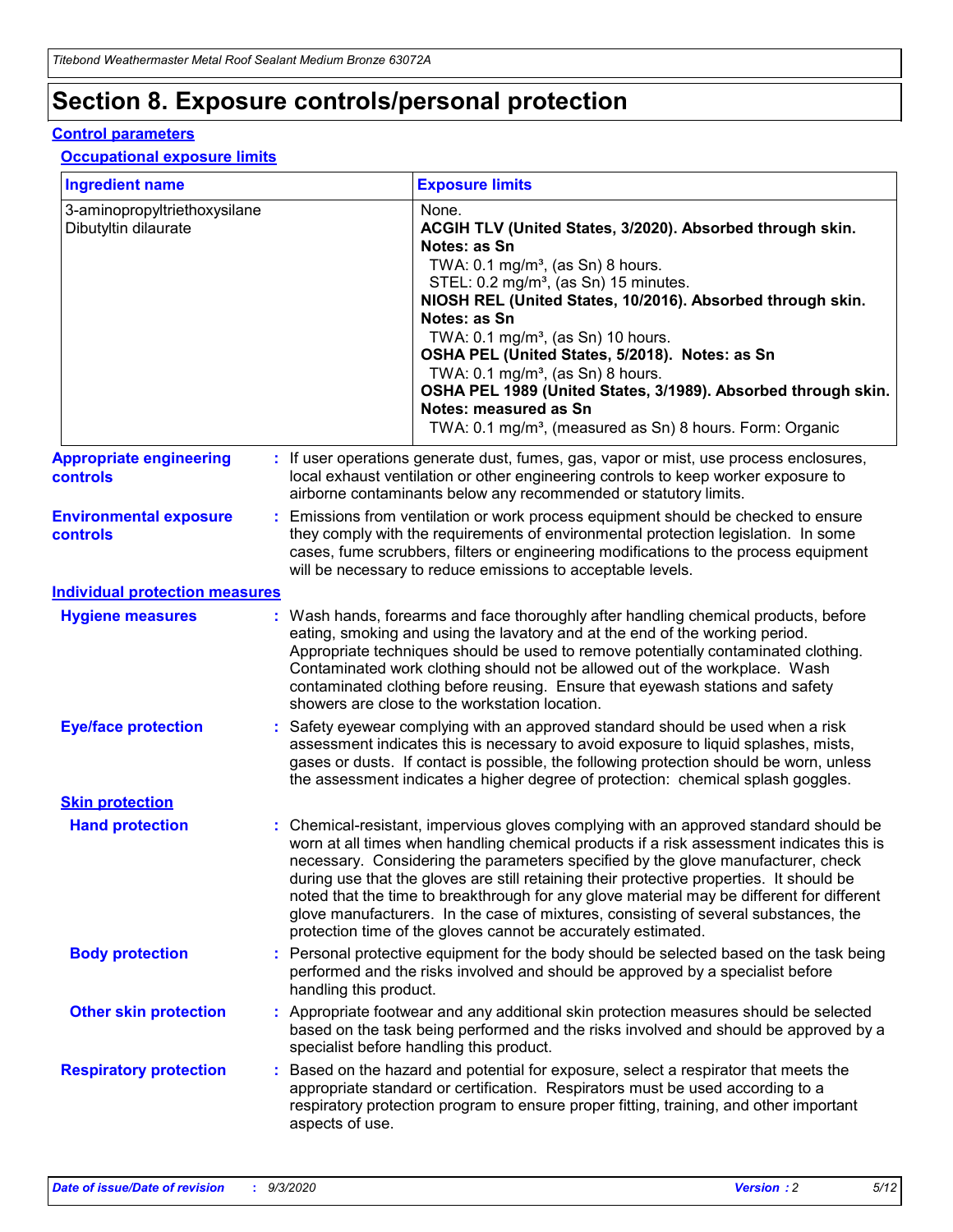### **Section 9. Physical and chemical properties**

#### **Appearance**

| <b>Physical state</b>                             | : Liquid. [Paste.]                                              |
|---------------------------------------------------|-----------------------------------------------------------------|
| <b>Color</b>                                      | Yellowish-brown.                                                |
| Odor                                              | : Characteristic.                                               |
| <b>Odor threshold</b>                             | : Not available.                                                |
| рH                                                | : Not applicable.                                               |
| <b>Melting point</b>                              | : Not available.                                                |
| <b>Boiling point</b>                              | >200°C (>392°F)                                                 |
| <b>Flash point</b>                                | : Closed cup: >200°C (>392°F) [Setaflash.]                      |
| <b>Evaporation rate</b>                           | $:$ >1 (butyl acetate = 1)                                      |
| <b>Flammability (solid, gas)</b>                  | : Not available.                                                |
| Lower and upper explosive<br>(flammable) limits   | $:$ Not available.                                              |
| <b>VOC (less water, less</b><br>exempt solvents)  | $: 0$ g/l                                                       |
| <b>Volatility</b>                                 | $: 0\%$ (w/w)                                                   |
| <b>Vapor density</b>                              | : Not available.                                                |
| <b>Relative density</b>                           | $\mathbf{1}$ $\mathbf{\sqrt{432}}$                              |
| <b>Solubility</b>                                 | Insoluble in the following materials: cold water and hot water. |
| <b>Solubility in water</b>                        | : Not available.                                                |
| <b>Partition coefficient: n-</b><br>octanol/water | : Not available.                                                |
| <b>Auto-ignition temperature</b>                  | $:$ Not available.                                              |
| <b>Decomposition temperature</b>                  | : Not available.                                                |
| <b>Viscosity</b>                                  | : Not available.                                                |

### **Section 10. Stability and reactivity**

| <b>Reactivity</b>                            |    | : No specific test data related to reactivity available for this product or its ingredients.            |
|----------------------------------------------|----|---------------------------------------------------------------------------------------------------------|
| <b>Chemical stability</b>                    |    | : The product is stable.                                                                                |
| <b>Possibility of hazardous</b><br>reactions |    | : Under normal conditions of storage and use, hazardous reactions will not occur.                       |
| <b>Conditions to avoid</b>                   |    | : No specific data.                                                                                     |
| <b>Incompatible materials</b>                |    | : No specific data.                                                                                     |
| <b>Hazardous decomposition</b><br>products   | ÷. | Under normal conditions of storage and use, hazardous decomposition products should<br>not be produced. |

## **Section 11. Toxicological information**

#### **Information on toxicological effects**

#### **Acute toxicity**

| <b>Product/ingredient name</b> | <b>Result</b>           | <b>Species</b> | <b>Dose</b>                | <b>Exposure</b> |
|--------------------------------|-------------------------|----------------|----------------------------|-----------------|
| 3-aminopropyltriethoxysilane   | <b>ILD50 Dermal</b>     | Rabbit         | 4.29 g/kg                  |                 |
| Dibutyltin dilaurate           | ILD50 Oral<br>LD50 Oral | Rat<br>Rat     | $1.57$ g/kg<br>175 $mg/kg$ |                 |
|                                |                         |                |                            |                 |

**Irritation/Corrosion**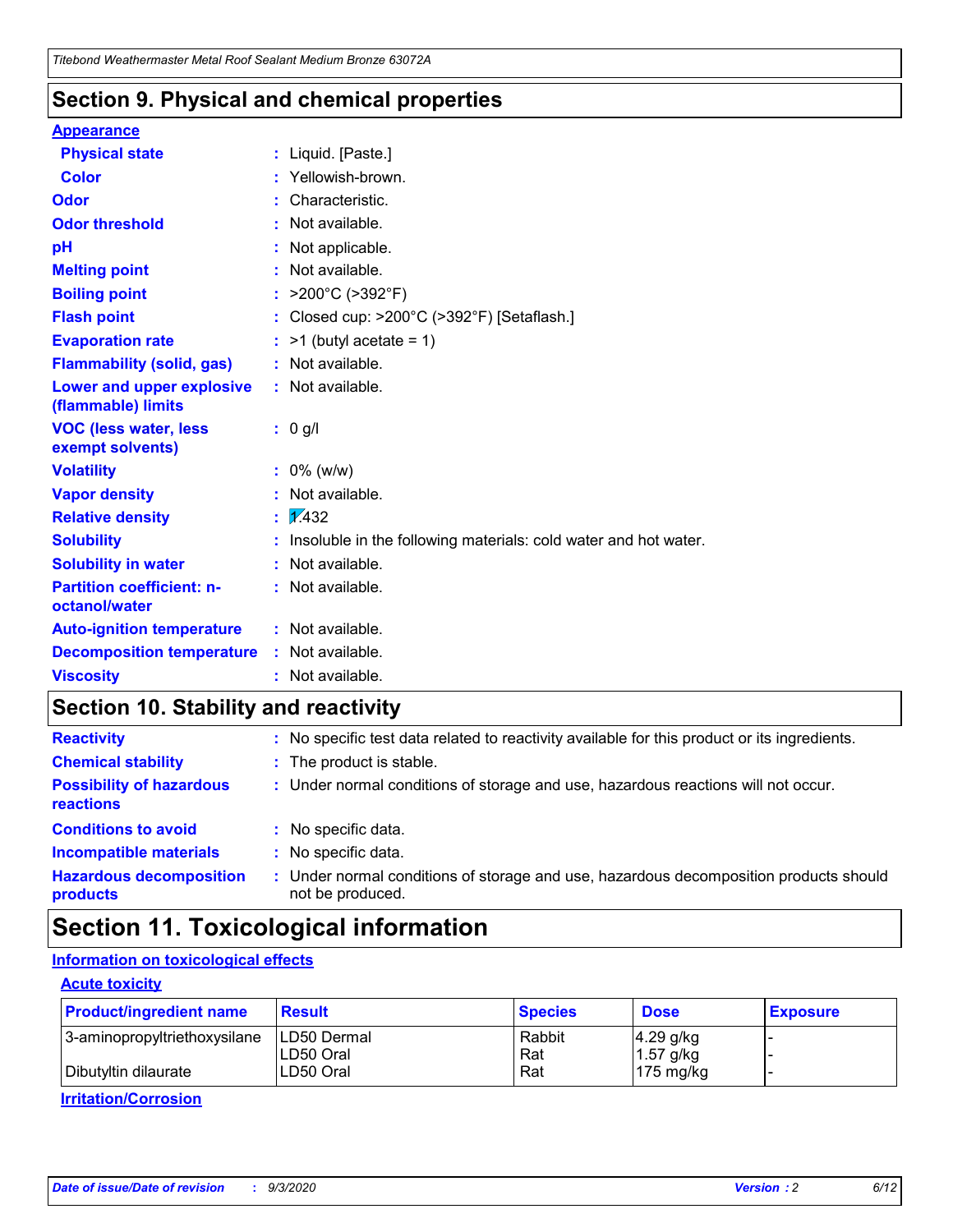## **Section 11. Toxicological information**

| <b>Product/ingredient name</b> | <b>Result</b>            | <b>Species</b> | <b>Score</b> | <b>Exposure</b>    | <b>Observation</b> |
|--------------------------------|--------------------------|----------------|--------------|--------------------|--------------------|
| 3-aminopropyltriethoxysilane   | Eyes - Mild irritant     | Rabbit         |              | $100$ mg           |                    |
|                                | Eyes - Severe irritant   | Rabbit         |              | 24 hours 750       |                    |
|                                |                          |                |              | ug                 |                    |
|                                | Skin - Severe irritant   | Rabbit         |              | 24 hours 5         | -                  |
| Dibutyltin dilaurate           | Eyes - Moderate irritant | Rabbit         |              | mg<br>24 hours 100 |                    |
|                                |                          |                |              | mg                 |                    |
|                                | Skin - Severe irritant   | Rabbit         |              | 500 mg             | -                  |

#### **Sensitization**

Not available.

#### **Mutagenicity**

Not available.

#### **Carcinogenicity**

Not available.

#### **Reproductive toxicity**

Not available.

#### **Teratogenicity**

Not available.

#### **Specific target organ toxicity (single exposure)**

Not available.

#### **Specific target organ toxicity (repeated exposure)**

| <b>Name</b>                                                                         |                                                                            | <b>Category</b>                                     | <b>Route of</b><br>exposure | <b>Target organs</b> |  |  |
|-------------------------------------------------------------------------------------|----------------------------------------------------------------------------|-----------------------------------------------------|-----------------------------|----------------------|--|--|
| Dibutyltin dilaurate                                                                |                                                                            | Category 1                                          | -                           | respiratory system   |  |  |
| <b>Aspiration hazard</b><br>Not available.                                          |                                                                            |                                                     |                             |                      |  |  |
| <b>Information on the likely</b><br>routes of exposure                              | : Not available.                                                           |                                                     |                             |                      |  |  |
| <b>Potential acute health effects</b>                                               |                                                                            |                                                     |                             |                      |  |  |
| <b>Eye contact</b>                                                                  | : May cause eye irritation.                                                |                                                     |                             |                      |  |  |
| <b>Inhalation</b>                                                                   |                                                                            | : No known significant effects or critical hazards. |                             |                      |  |  |
| <b>Skin contact</b>                                                                 |                                                                            | : May cause skin irritation.                        |                             |                      |  |  |
| <b>Ingestion</b>                                                                    |                                                                            | : No known significant effects or critical hazards. |                             |                      |  |  |
| <b>Symptoms related to the physical, chemical and toxicological characteristics</b> |                                                                            |                                                     |                             |                      |  |  |
| <b>Eye contact</b>                                                                  | irritation<br>watering<br>redness                                          | : Adverse symptoms may include the following:       |                             |                      |  |  |
| <b>Inhalation</b>                                                                   | reduced fetal weight<br>increase in fetal deaths<br>skeletal malformations | : Adverse symptoms may include the following:       |                             |                      |  |  |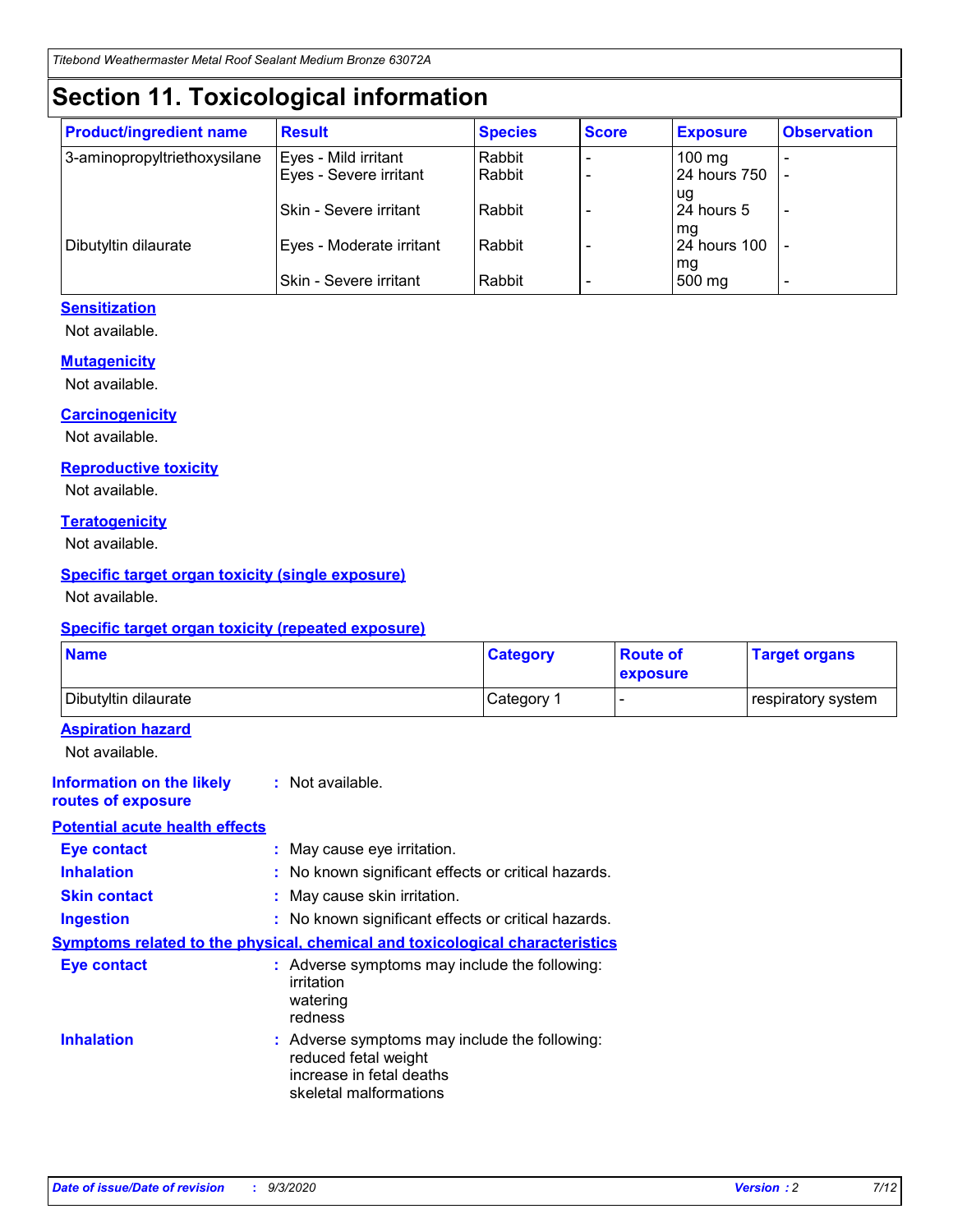*Titebond Weathermaster Metal Roof Sealant Medium Bronze 63072A*

## **Section 11. Toxicological information**

| <b>Skin contact</b>                     |            | : Adverse symptoms may include the following:                                                                               |  |  |  |  |
|-----------------------------------------|------------|-----------------------------------------------------------------------------------------------------------------------------|--|--|--|--|
|                                         | irritation |                                                                                                                             |  |  |  |  |
|                                         | redness    | reduced fetal weight                                                                                                        |  |  |  |  |
|                                         |            | increase in fetal deaths                                                                                                    |  |  |  |  |
|                                         |            | skeletal malformations                                                                                                      |  |  |  |  |
| <b>Ingestion</b>                        |            | : Adverse symptoms may include the following:<br>reduced fetal weight<br>increase in fetal deaths<br>skeletal malformations |  |  |  |  |
|                                         |            | Delayed and immediate effects and also chronic effects from short and long term exposure                                    |  |  |  |  |
| <b>Short term exposure</b>              |            |                                                                                                                             |  |  |  |  |
| <b>Potential immediate</b><br>effects   |            | : Not available.                                                                                                            |  |  |  |  |
| <b>Potential delayed effects</b>        |            | : Not available.                                                                                                            |  |  |  |  |
| <b>Long term exposure</b>               |            |                                                                                                                             |  |  |  |  |
| <b>Potential immediate</b><br>effects   |            | : Not available.                                                                                                            |  |  |  |  |
| <b>Potential delayed effects</b>        |            | : Not available.                                                                                                            |  |  |  |  |
| <b>Potential chronic health effects</b> |            |                                                                                                                             |  |  |  |  |
| Not available.                          |            |                                                                                                                             |  |  |  |  |
| <b>General</b>                          |            | : Once sensitized, a severe allergic reaction may occur when subsequently exposed to<br>very low levels.                    |  |  |  |  |
| <b>Carcinogenicity</b>                  |            | No known significant effects or critical hazards.                                                                           |  |  |  |  |
| <b>Mutagenicity</b>                     |            | : No known significant effects or critical hazards.                                                                         |  |  |  |  |
| <b>Teratogenicity</b>                   |            | May damage the unborn child.                                                                                                |  |  |  |  |
| <b>Developmental effects</b>            |            | : No known significant effects or critical hazards.                                                                         |  |  |  |  |
| <b>Fertility effects</b>                |            | : May damage fertility.                                                                                                     |  |  |  |  |
| <b>Numerical measures of toxicity</b>   |            |                                                                                                                             |  |  |  |  |
| <b>Acute toxicity estimates</b>         |            |                                                                                                                             |  |  |  |  |
| Not ovoilable                           |            |                                                                                                                             |  |  |  |  |

Not available.

## **Section 12. Ecological information**

#### **Toxicity**

| <b>Product/ingredient name</b> | <b>Result</b>                                       | <b>Species</b>               | <b>Exposure</b>       |
|--------------------------------|-----------------------------------------------------|------------------------------|-----------------------|
| Dibutyltin dilaurate           | $ CC50>3$ mg/l<br>Chronic EC10 > 2 mg/l Fresh water | Algae<br>Algae - Desmodesmus | 72 hours<br>196 hours |
|                                |                                                     | <b>I</b> subspicatus         |                       |

#### **Persistence and degradability**

| <b>Product/ingredient name</b> | <b>Test</b>                                                                    | <b>Result</b>  |                   | <b>Dose</b> | <b>Inoculum</b>         |
|--------------------------------|--------------------------------------------------------------------------------|----------------|-------------------|-------------|-------------------------|
| Dibutyltin dilaurate           | OECD 301F<br>Ready<br>Biodegradability -<br>Manometric<br>Respirometry<br>Test | 23 % - 28 days |                   |             |                         |
| <b>Product/ingredient name</b> | <b>Aquatic half-life</b>                                                       |                | <b>Photolysis</b> |             | <b>Biodegradability</b> |
| Dibutyltin dilaurate           |                                                                                |                |                   |             | <b>Inherent</b>         |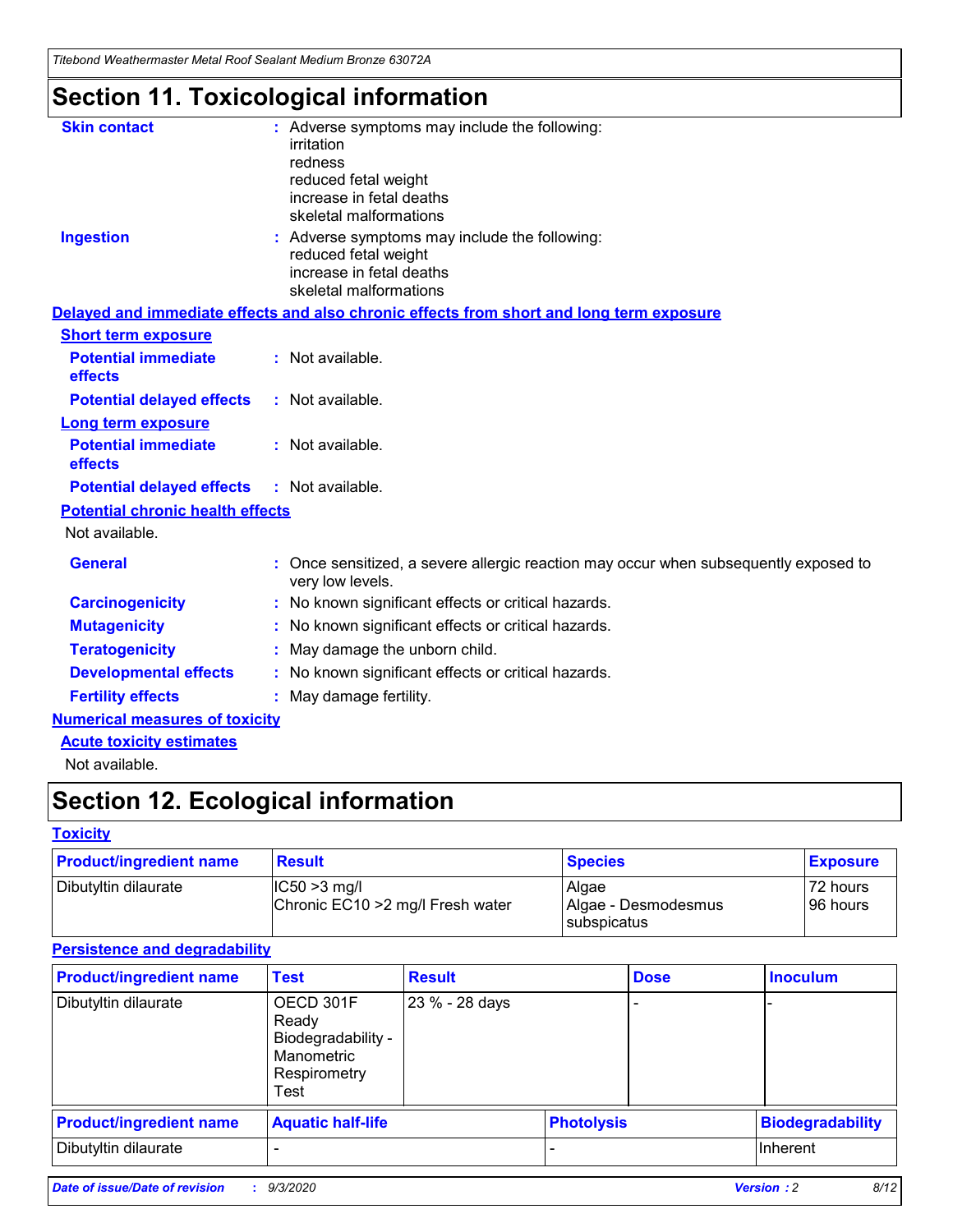## **Section 12. Ecological information**

#### **Bioaccumulative potential**

| <b>Product/ingredient name</b> | $LoaPow$ | <b>BCF</b> | <b>Potential</b> |
|--------------------------------|----------|------------|------------------|
| 3-aminopropyltriethoxysilane   | 1.7      | 3.4        | low              |
| Dibutyltin dilaurate           | 4.44     | 2.91       | low              |

#### **Mobility in soil**

| <b>INIUDIIILY III SUIL</b>                                    |                                                     |
|---------------------------------------------------------------|-----------------------------------------------------|
| <b>Soil/water partition</b><br>coefficient (K <sub>oc</sub> ) | : Not available.                                    |
| <b>Other adverse effects</b>                                  | : No known significant effects or critical hazards. |

### **Section 13. Disposal considerations**

**Disposal methods :**

The generation of waste should be avoided or minimized wherever possible. Disposal of this product, solutions and any by-products should at all times comply with the requirements of environmental protection and waste disposal legislation and any regional local authority requirements. Dispose of surplus and non-recyclable products via a licensed waste disposal contractor. Waste should not be disposed of untreated to the sewer unless fully compliant with the requirements of all authorities with jurisdiction. Waste packaging should be recycled. Incineration or landfill should only be considered when recycling is not feasible. This material and its container must be disposed of in a safe way. Care should be taken when handling emptied containers that have not been cleaned or rinsed out. Empty containers or liners may retain some product residues. Avoid dispersal of spilled material and runoff and contact with soil, waterways, drains and sewers.

### **Section 14. Transport information**

|                                      | <b>DOT</b><br><b>Classification</b> | <b>TDG</b><br><b>Classification</b> | <b>Mexico</b><br><b>Classification</b> | <b>ADR/RID</b>           | <b>IMDG</b>              | <b>IATA</b>    |
|--------------------------------------|-------------------------------------|-------------------------------------|----------------------------------------|--------------------------|--------------------------|----------------|
| <b>UN number</b>                     | Not regulated.                      | Not regulated.                      | Not regulated.                         | Not regulated.           | Not regulated.           | Not regulated. |
| <b>UN proper</b><br>shipping name    |                                     |                                     |                                        |                          |                          |                |
| <b>Transport</b><br>hazard class(es) |                                     | $\overline{\phantom{0}}$            | $\qquad \qquad \blacksquare$           | $\overline{\phantom{0}}$ | $\overline{\phantom{0}}$ |                |
| <b>Packing group</b>                 |                                     |                                     |                                        |                          |                          |                |
| <b>Environmental</b><br>hazards      | No.                                 | No.                                 | No.                                    | No.                      | No.                      | No.            |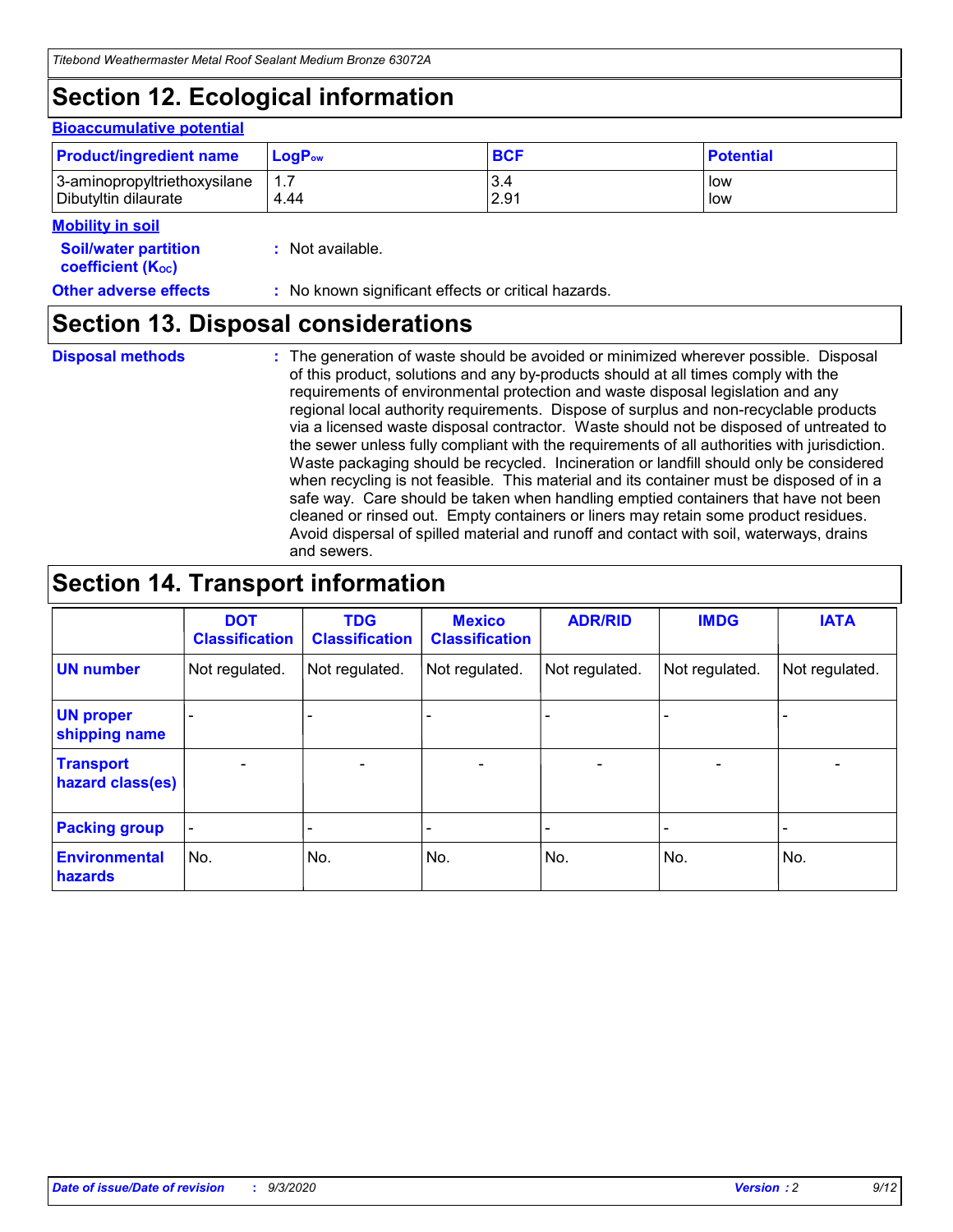## **Section 15. Regulatory information**

#### **U.S. Federal regulations**

#### **SARA 302/304**

#### **Composition/information on ingredients**

No products were found.

| SARA 304 RQ | Not applicable. |
|-------------|-----------------|
|             |                 |

#### **SARA 311/312**

#### **Classification :** EYE IRRITATION - Category 2B SKIN SENSITIZATION - Category 1 TOXIC TO REPRODUCTION - Category 1B HNOC - Product generates methanol during cure.

#### **Composition/information on ingredients**

| <b>Name</b>                  | $\frac{9}{6}$ | <b>Classification</b>                                                                                                                                                                                                                                                                                      |
|------------------------------|---------------|------------------------------------------------------------------------------------------------------------------------------------------------------------------------------------------------------------------------------------------------------------------------------------------------------------|
| 3-aminopropyltriethoxysilane | $\leq$ 3      | <b>FLAMMABLE LIQUIDS - Category 4</b><br><b>ACUTE TOXICITY (oral) - Category 4</b><br><b>SKIN IRRITATION - Category 2</b><br>EYE IRRITATION - Category 2A                                                                                                                                                  |
| Dibutyltin dilaurate         | ≤0.3          | <b>ACUTE TOXICITY (oral) - Category 3</b><br>SKIN CORROSION - Category 1C<br>SERIOUS EYE DAMAGE - Category 1<br>SKIN SENSITIZATION - Category 1<br><b>GERM CELL MUTAGENICITY - Category 2</b><br>TOXIC TO REPRODUCTION - Category 1B<br>SPECIFIC TARGET ORGAN TOXICITY (REPEATED<br>EXPOSURE) - Category 1 |

#### **State regulations**

**Massachusetts :**

: None of the components are listed.

**New York :** None of the components are listed. **New Jersey :** None of the components are listed.

**Pennsylvania :** None of the components are listed.

#### **California Prop. 65**

WARNING: This product can expose you to methanol, which is known to the State of California to cause birth defects or other reproductive harm. For more information go to www.P65Warnings.ca.gov.

| Ingredient name | No significant risk Maximum<br>level | acceptable dosage<br><b>level</b> |
|-----------------|--------------------------------------|-----------------------------------|
| I methanol      |                                      | Yes.                              |

#### **International regulations**

**Chemical Weapon Convention List Schedules I, II & III Chemicals** Not listed.

#### **Montreal Protocol**

Not listed.

**Stockholm Convention on Persistent Organic Pollutants**

Not listed.

#### **UNECE Aarhus Protocol on POPs and Heavy Metals** Not listed.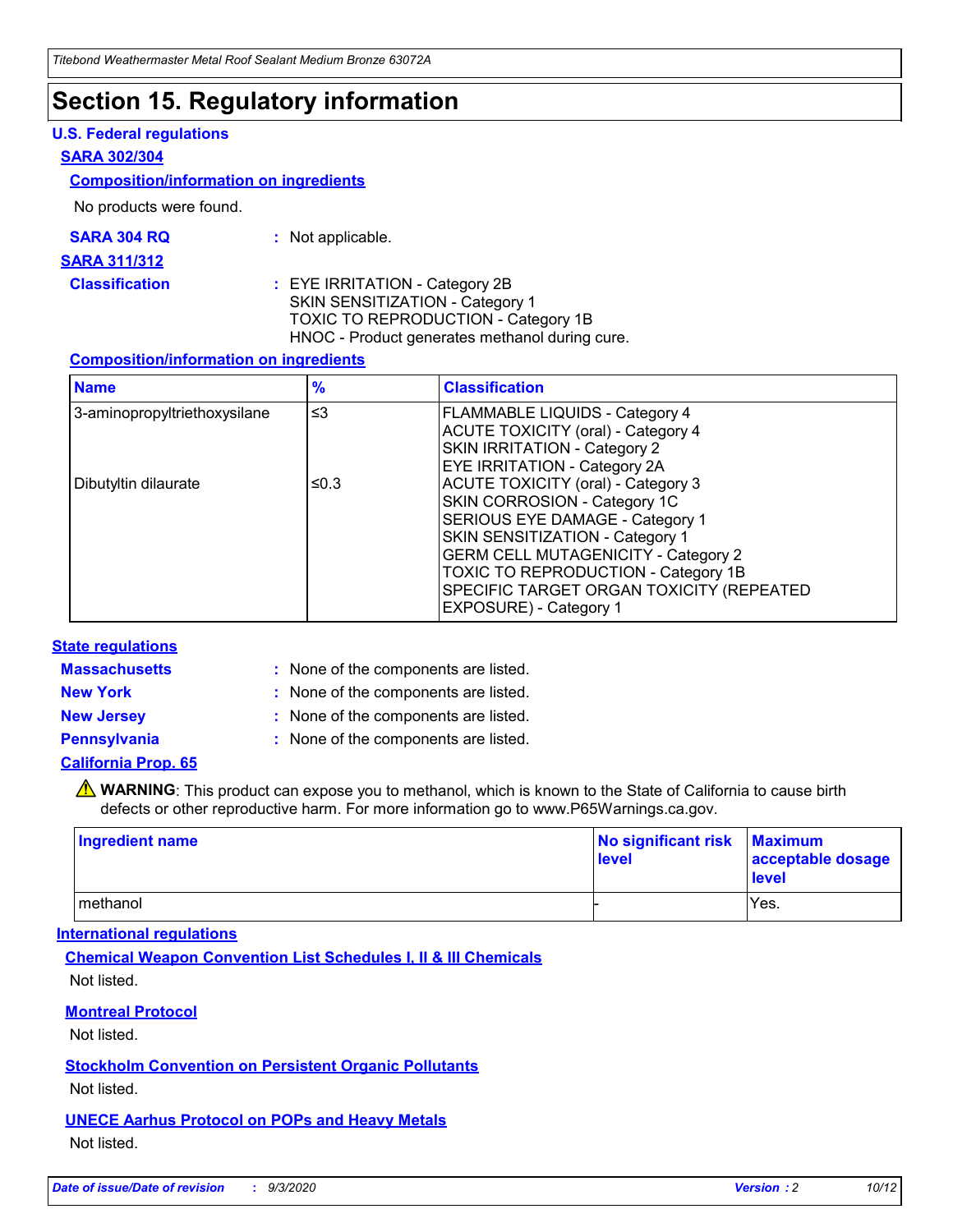## **Section 15. Regulatory information**

#### **Inventory list**

- 
- **China :** Not determined.

**United States TSCA 8(b) inventory**

**:** All components are active or exempted.

## **Section 16. Other information**





**Caution: HMIS® ratings are based on a 0-4 rating scale, with 0 representing minimal hazards or risks, and 4 representing significant hazards or risks. Although HMIS® ratings and the associated label are not required on SDSs or products leaving a facility under 29 CFR 1910.1200, the preparer may choose to provide them. HMIS® ratings are to be used with a fully implemented HMIS® program. HMIS® is a registered trademark and service mark of the American Coatings Association, Inc.**

**The customer is responsible for determining the PPE code for this material. For more information on HMIS® Personal Protective Equipment (PPE) codes, consult the HMIS® Implementation Manual.**

**National Fire Protection Association (U.S.A.)**



**Reprinted with permission from NFPA 704-2001, Identification of the Hazards of Materials for Emergency Response Copyright ©1997, National Fire Protection Association, Quincy, MA 02269. This reprinted material is not the complete and official position of the National Fire Protection Association, on the referenced subject which is represented only by the standard in its entirety.**

**Copyright ©2001, National Fire Protection Association, Quincy, MA 02269. This warning system is intended to be interpreted and applied only by properly trained individuals to identify fire, health and reactivity hazards of chemicals. The user is referred to certain limited number of chemicals with recommended classifications in NFPA 49 and NFPA 325, which would be used as a guideline only. Whether the chemicals are classified by NFPA or not, anyone using the 704 systems to classify chemicals does so at their own risk.**

#### **Procedure used to derive the classification**

| <b>Classification</b>                                                                                                | <b>Justification</b>                                  |
|----------------------------------------------------------------------------------------------------------------------|-------------------------------------------------------|
| <b>EYE IRRITATION - Category 2B</b><br><b>SKIN SENSITIZATION - Category 1</b><br>TOXIC TO REPRODUCTION - Category 1B | Expert judgment<br>Expert judgment<br>Expert judgment |
| <b>History</b>                                                                                                       |                                                       |

| .                                 |             |
|-----------------------------------|-------------|
| <b>Date of printing</b>           | : 4/22/2022 |
| Date of issue/Date of<br>revision | : 9/3/2020  |
| Date of previous issue            | : 9/3/2020  |
| <b>Version</b>                    | $\cdot$ 2   |
|                                   |             |